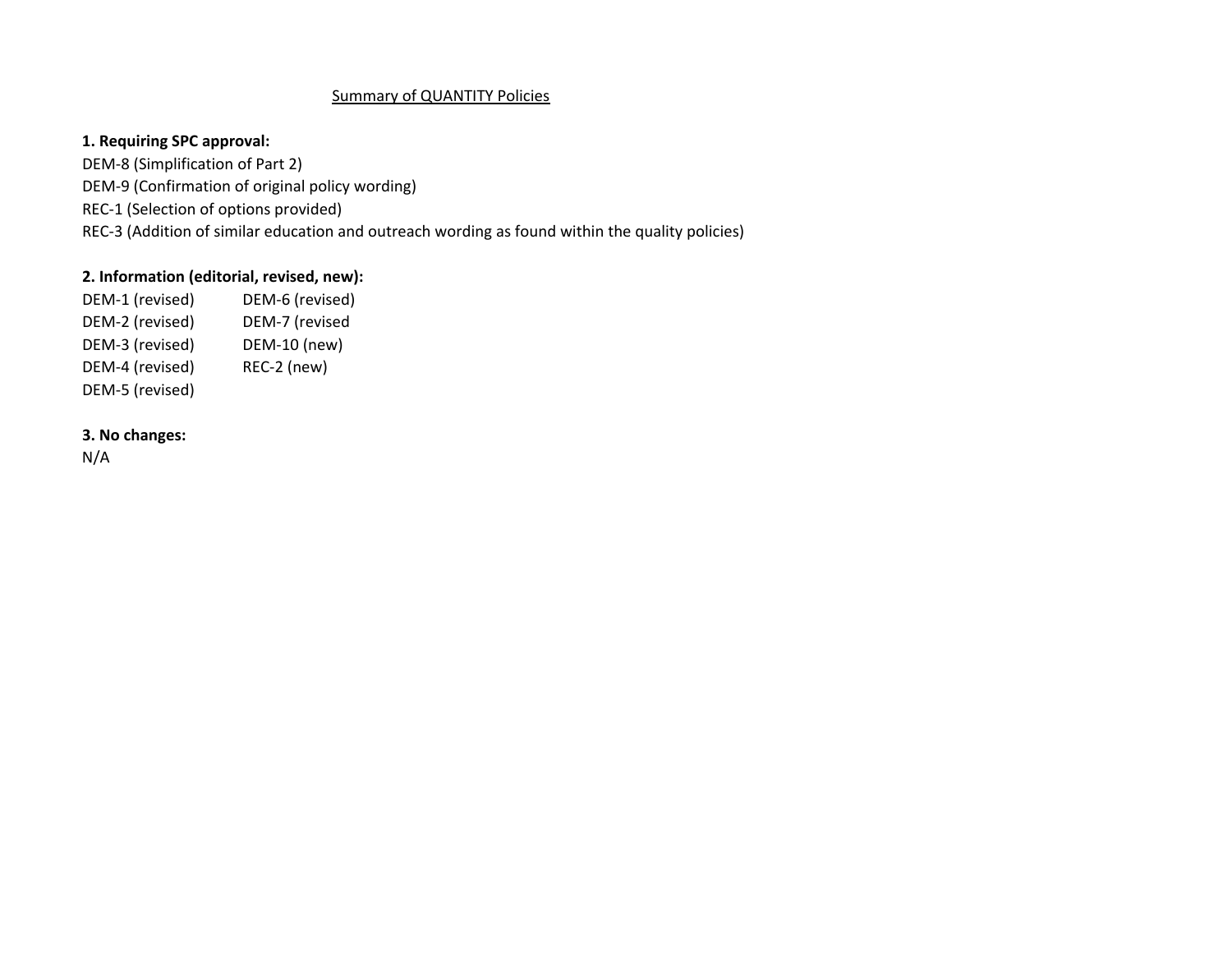| <b>Policy</b> | <b>Threat</b>      | <b>Implementing</b> | Legal                               | <b>Policy</b>                                                                                                                                                                                                                                                                                          | <b>Where Policy</b>   | <b>When Policy</b> | Related         | <b>Monitoring</b> |
|---------------|--------------------|---------------------|-------------------------------------|--------------------------------------------------------------------------------------------------------------------------------------------------------------------------------------------------------------------------------------------------------------------------------------------------------|-----------------------|--------------------|-----------------|-------------------|
| ID            | <b>Description</b> | <b>Body</b>         | <b>Effect</b>                       |                                                                                                                                                                                                                                                                                                        | <b>Applies</b>        | <b>Applies</b>     | <b>Policies</b> | <b>Policy</b>     |
|               |                    |                     |                                     | Prescribed Instrument (PTTW Policies in WHPA-Q1with Local Areas with Quantity-related Significant Drinking Water                                                                                                                                                                                       | <b>Existing &amp;</b> |                    |                 |                   |
|               |                    |                     |                                     | <b>Quantity Threats)</b>                                                                                                                                                                                                                                                                               | Future:               |                    |                 |                   |
|               |                    |                     |                                     |                                                                                                                                                                                                                                                                                                        | WHPA-Q1               |                    |                 |                   |
|               |                    |                     |                                     | Within the Tier 3 Water Budget WHPA-Q1 Local Areas identified as having significant water quantity threats the Ministry                                                                                                                                                                                | with a                |                    |                 |                   |
|               |                    |                     |                                     | of Environment shall ensure each water taking threat ceases to be, or does not become significant through actions the                                                                                                                                                                                  | significant           |                    |                 |                   |
|               | An activity        |                     |                                     | Director considers appropriate on a case by case basis, such as:                                                                                                                                                                                                                                       | risk level            |                    |                 |                   |
|               | that takes         |                     |                                     | Reviewing all existing Permits To Take Water, in consultation with other Ministries (as required), the Ministry of                                                                                                                                                                                     |                       |                    |                 |                   |
|               | water from         |                     |                                     | Natural Resources the affected municipality and relevant conservation authorities, and permit holders, and amend the                                                                                                                                                                                   | Future:               |                    |                 |                   |
|               | an aquifer         |                     |                                     | permits where necessary to ensure:                                                                                                                                                                                                                                                                     | WHPA-Q1               | Future:            |                 |                   |
|               | or a surface       |                     |                                     | a) that municipal water supply requirements for the allocated and planned quantity eurrent and planned service<br>capacity (per the current approved population and employment projections of the most recent Growth Plan for<br>the Greater Golden Horseshoe) will be met on a sustainable basis; and | with a                | Immediately        |                 |                   |
|               | water body         |                     |                                     |                                                                                                                                                                                                                                                                                                        | moderate risk         | $(T-3)$            |                 |                   |
| DEM-1         | without            | <b>MOE</b>          |                                     |                                                                                                                                                                                                                                                                                                        | level                 |                    | GEN-5           | MON-4             |
|               | returning          |                     |                                     | b) that the ecological and hydrological integrity of municipal wells in the WHPA-Q1 key hydrologic features, functions                                                                                                                                                                                 | <b>Tier 3 Water</b>   | Existing:          | DEM-8           |                   |
|               | the water          |                     |                                     | and aquatic systems in the Local Area will be maintained.                                                                                                                                                                                                                                              | <b>Budget Local</b>   | 3 years            |                 |                   |
|               | taken to the       |                     |                                     |                                                                                                                                                                                                                                                                                                        | Areas                 | $(T-1)$            |                 |                   |
|               | same               |                     |                                     | 2) Issuing Permits To Take Water for new or increased takings only if it can be satisfactorily demonstrated, using the                                                                                                                                                                                 | <b>{where</b>         |                    |                 |                   |
|               | aquifer or         |                     |                                     | findings of the most recently approved Tier 3 Water Budget Model and where appropriate other available data, using                                                                                                                                                                                     | identified as         |                    |                 |                   |
|               | surface            |                     |                                     | Tier 3 Water Budget Model where appropriate that the taking:                                                                                                                                                                                                                                           | Significant           |                    |                 |                   |
|               | water body         |                     |                                     | a) can be maintained on a sustainable basis;                                                                                                                                                                                                                                                           | <b>Drinking</b>       |                    |                 |                   |
|               |                    |                     |                                     | b) will not affect the ability of the aquifer to meet the municipal water supply requirements for the current and                                                                                                                                                                                      | Water                 |                    |                 |                   |
|               |                    |                     |                                     | planned service capacity; or interfere with other permitted takings; and                                                                                                                                                                                                                               | <b>Quantity</b>       |                    |                 |                   |
|               |                    |                     |                                     | will ensure the ecological and hydrological integrity of municipal wells of key hydrologic features, functions and<br>c)                                                                                                                                                                               | <b>Threats in</b>     |                    |                 |                   |
|               |                    |                     | aquatic systems will be maintained. | Assessment                                                                                                                                                                                                                                                                                             |                       |                    |                 |                   |
|               |                    |                     |                                     |                                                                                                                                                                                                                                                                                                        | Reports)              |                    |                 |                   |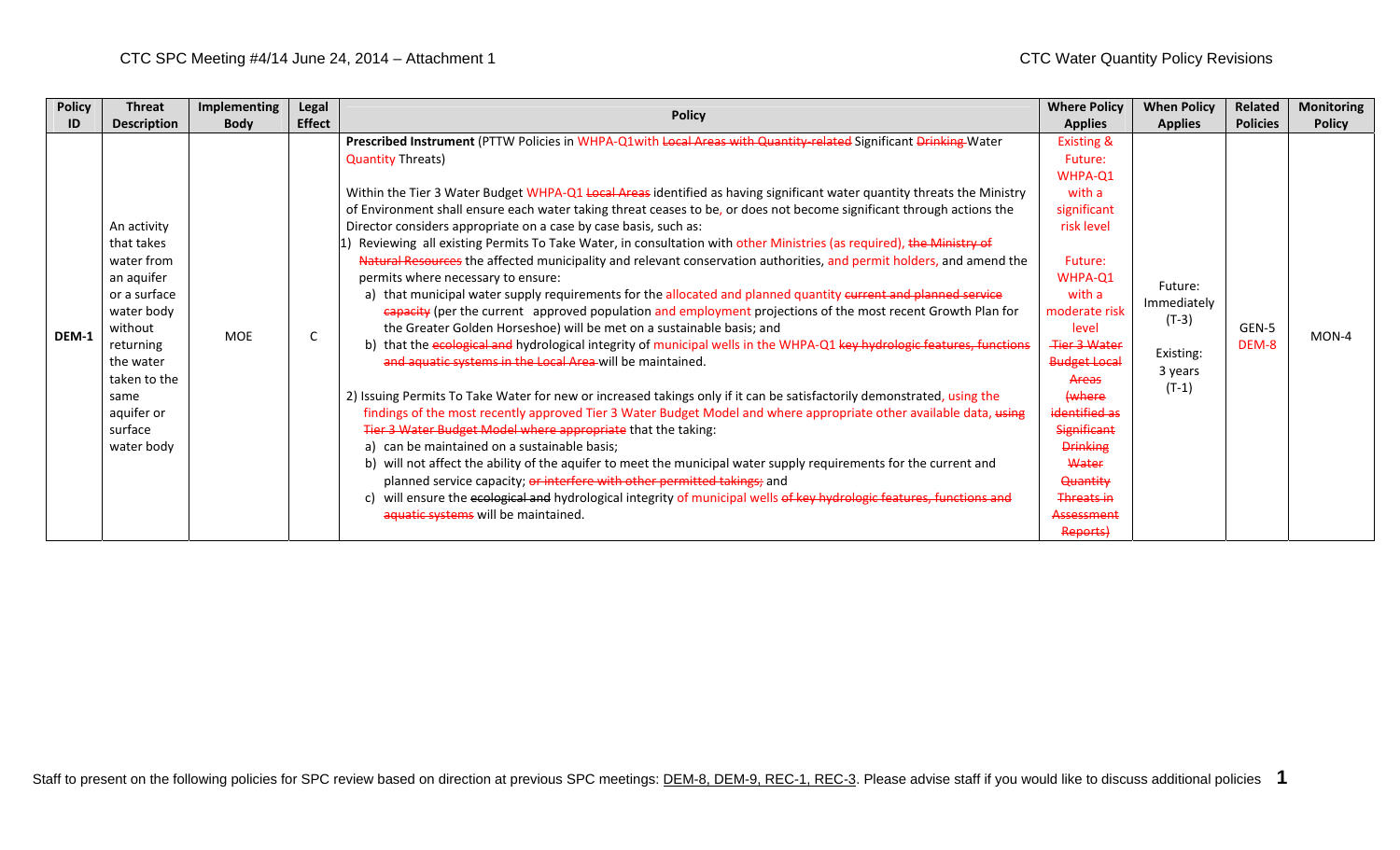| <b>Policy</b> | <b>Threat</b>                                                                                                                                                               | Implementing                      | <b>Legal</b>  | <b>Policy</b>                                                                                                                                                                                                                                                                                                                                                                                                                                                                                                                                                                                                                                                                                                                                                                                                                                                                                                                                                                                                                                                                                                                                                                                                                                                                                                                                                                                                                                                                                                                                                                                                                                                                                                                                                                                                                                                                                                                                                                                                                                                                                                                                                                                                                                                                                                                                                                                                                                                                                                                                                                                                                                                                                                                                                                                  | <b>Where Policy</b>                                                                                                                                                                                                                                                                                                                         | <b>When Policy</b>                                                                                                                                           | Related         | <b>Monitoring</b> |
|---------------|-----------------------------------------------------------------------------------------------------------------------------------------------------------------------------|-----------------------------------|---------------|------------------------------------------------------------------------------------------------------------------------------------------------------------------------------------------------------------------------------------------------------------------------------------------------------------------------------------------------------------------------------------------------------------------------------------------------------------------------------------------------------------------------------------------------------------------------------------------------------------------------------------------------------------------------------------------------------------------------------------------------------------------------------------------------------------------------------------------------------------------------------------------------------------------------------------------------------------------------------------------------------------------------------------------------------------------------------------------------------------------------------------------------------------------------------------------------------------------------------------------------------------------------------------------------------------------------------------------------------------------------------------------------------------------------------------------------------------------------------------------------------------------------------------------------------------------------------------------------------------------------------------------------------------------------------------------------------------------------------------------------------------------------------------------------------------------------------------------------------------------------------------------------------------------------------------------------------------------------------------------------------------------------------------------------------------------------------------------------------------------------------------------------------------------------------------------------------------------------------------------------------------------------------------------------------------------------------------------------------------------------------------------------------------------------------------------------------------------------------------------------------------------------------------------------------------------------------------------------------------------------------------------------------------------------------------------------------------------------------------------------------------------------------------------------|---------------------------------------------------------------------------------------------------------------------------------------------------------------------------------------------------------------------------------------------------------------------------------------------------------------------------------------------|--------------------------------------------------------------------------------------------------------------------------------------------------------------|-----------------|-------------------|
| ID            | <b>Description</b>                                                                                                                                                          | <b>Body</b>                       | <b>Effect</b> |                                                                                                                                                                                                                                                                                                                                                                                                                                                                                                                                                                                                                                                                                                                                                                                                                                                                                                                                                                                                                                                                                                                                                                                                                                                                                                                                                                                                                                                                                                                                                                                                                                                                                                                                                                                                                                                                                                                                                                                                                                                                                                                                                                                                                                                                                                                                                                                                                                                                                                                                                                                                                                                                                                                                                                                                | <b>Applies</b>                                                                                                                                                                                                                                                                                                                              | <b>Applies</b>                                                                                                                                               | <b>Policies</b> | <b>Policy</b>     |
| DEM-2         | An activity that<br>takes water from<br>an aquifer or a<br>surface water<br>body without<br>returning the<br>water taken to<br>the same aquifer<br>or surface water<br>body | Planning<br>Approval<br>Authority | $\mathsf{A}$  | Land Use Planning (Planning Policies in WHPA-Q1 with Local Areas with Quantity-related Significant Drinking Water<br><b>Quantity Threats)</b><br>Within the Tier 3 Water Budget WHPA-Q1 Local Areas identified as having significant water quantity threats the<br>relevant Planning Approval Authority shall ensure water taking does not become a significant drinking water threat<br>by:<br>1) Only permitting new development if the new development does not require a new or amended PTTW; or<br>-Only permitting new development or site alteration that requires new or increased water takings beyond the<br>planned future service capacity if the following applies:<br>a) the development or site alteration is minor as determined per the Planning Approval Authority, including not<br>requiring a new/amended PTTW; or<br>b) it can be satisfactorily demonstrated that the increase in water demand can be accommodated on a<br>sustainable basis; and<br>c) the ecological and hydrological integrity of key hydrologic features, functions and aquatic systems will be<br>maintained.<br>[2] Only providing final approval for new development that requires new or amended PTTW once the Ministry of the<br>Environment has determined that the proposed taking does not become a significant water quantity threat; or<br>In relation to clause 1 b) above, where it is deemed necessary to require demonstration that an increase in water<br>demand associated with a planning application can be accommodated on a sustainable basis, require submission<br>of a satisfactory detailed assessment, using the Tier 3 Water Budget Model where appropriate, to ensure that:<br>a) the increased taking will not adversely impact the aquifer's ability to meet the municipal water supply<br>requirements for current and planned service capacity, or for other permitted takings; and<br>b) the ecological and hydrological integrity of key hydrologic features, functions and aquatic systems will be<br>maintained.<br>Only approving settlement area expansions, within WHPA-Q1 as part of a municipal comprehensive review<br>3)<br>where the applicable provincial planning criteria have been met and the following has been demonstrated:<br>a) the aquifer has sufficient capacity to sustainably provide municipal water services to the expanded settlement<br>area;<br>b) the expansion will not adversely impact the aquifers ability to meet the municipal water supply requirements<br>for current and planned service capacity, for other permitted takings, or for wastewater receiving bodies; and<br>c) the ecological and hydrological integrity of municipal wells will key hydrologic features, functions and aquatic<br>systems be maintained. | <b>Existing &amp;</b><br>Future:<br>WHPA-Q1<br>with a<br>significant<br>risk level<br>Future:<br>WHPA-Q1<br>with a<br>moderate risk<br>level<br><b>Tier 3 Water</b><br><b>Budget Local</b><br>Areas<br>(where<br>identified as<br><b>Significant</b><br><b>Drinking</b><br>Water<br>Quantity<br><b>Threats in</b><br>Assessment<br>Reports) | Future:<br>Immediately<br>$(T-9)$<br>Amend OPs<br>and ZBLs for<br>conformity<br>within 5<br>years and<br>ZBLs within<br>3 years of<br>OP approval<br>$(T-8)$ | DEM-1<br>A/A    | $MON-1$           |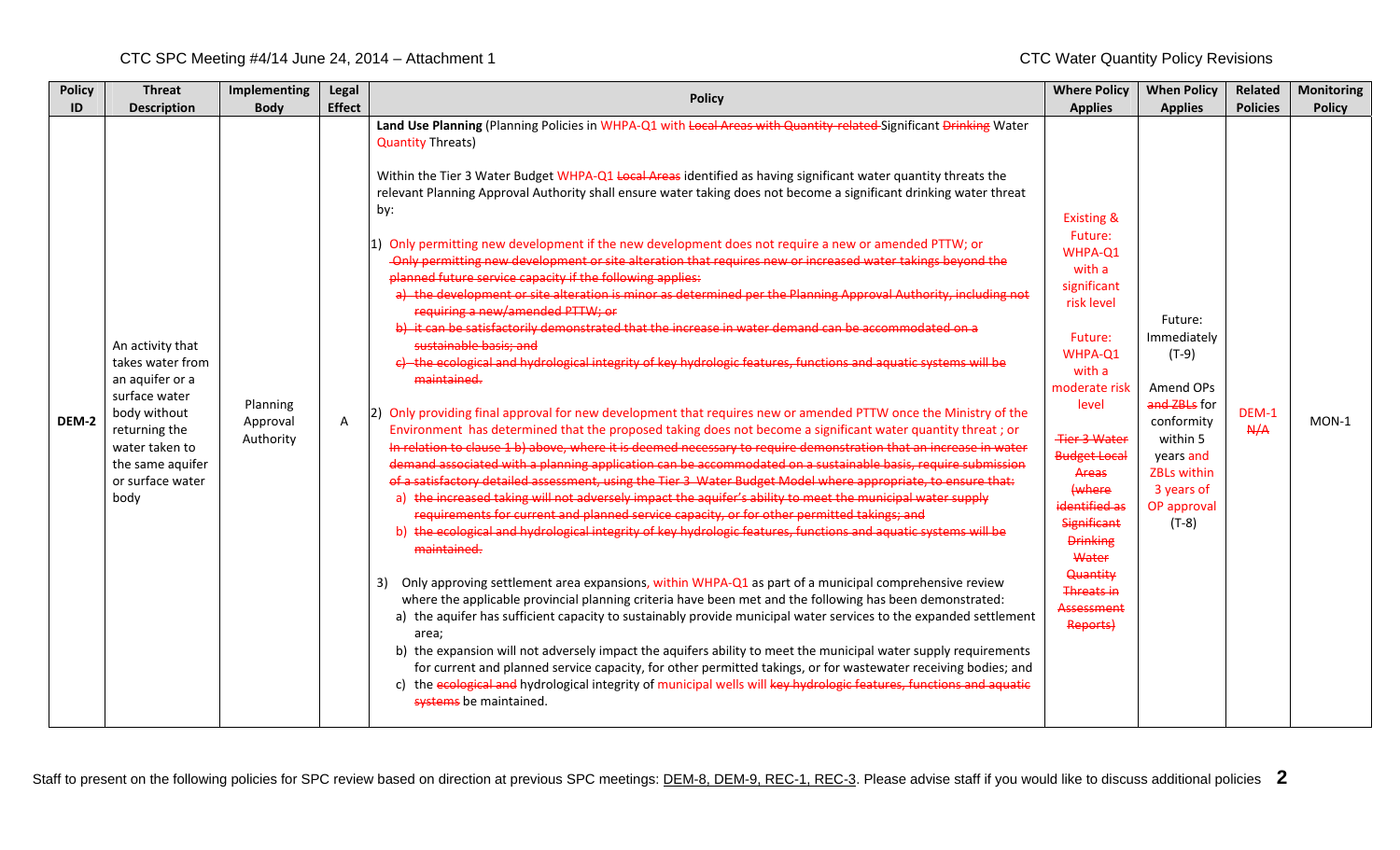| <b>Policy</b> | <b>Threat</b>      | Implementing | Legal         | <b>Policy</b>                                                                                                             | <b>Where Policy</b>   | <b>When Policy</b>    | Related         | <b>Monitoring</b> |
|---------------|--------------------|--------------|---------------|---------------------------------------------------------------------------------------------------------------------------|-----------------------|-----------------------|-----------------|-------------------|
| ID            | <b>Description</b> | <b>Body</b>  | <b>Effect</b> |                                                                                                                           | <b>Applies</b>        | <b>Applies</b>        | <b>Policies</b> | <b>Policy</b>     |
|               |                    |              |               | Specify Action (Growth Management/Planning Ministries to Review Growth in WHPA-Q1 with Significant Water                  | <b>Existing &amp;</b> |                       |                 |                   |
|               |                    |              |               | Quantity Threats) Local Areas with Quantity-related Significant Drinking Water Threats)                                   | Future:               |                       |                 |                   |
|               |                    |              |               |                                                                                                                           | WHPA-Q1 with          |                       |                 |                   |
|               |                    |              |               | Within any Tier 3 Water Budget WHPA-Q1 Local Area identified as having significant water quantity threats the             | a significant risk    |                       |                 |                   |
|               | An activity        |              |               | Provincial Ministries specified below should shall undertake the following to ensure the provision and distribution of    | level                 |                       |                 |                   |
|               | that takes         |              |               | water supply for municipal population and employment growth forecasts does not create a new or increase an existing       |                       |                       |                 |                   |
|               | water from         |              |               | significant water quantity threat: ensure municipal population growth forecasts and distributions are sustainable         | Future:               |                       |                 |                   |
|               | an aquifer or      |              |               | based on available water systems:                                                                                         | WHPA-Q1 with          |                       |                 |                   |
|               | a surface          |              |               |                                                                                                                           | a moderate risk       | <b>Existing &amp;</b> |                 |                   |
|               | water body         | MMAH         |               | 1) The Ministry of Municipal Affairs and Housing in consultation with the Ministry of the Environment and any relevant    | level                 | Future:               |                 |                   |
| DEM-3         | without            | MOI          | К             | municipalities should use the Tier 3 water budget information and other data available, to ensure that municipal          | <b>Tier 3 Water</b>   | 2 years               | N/A             | $MON-4$           |
|               | returning the      | <b>MOE</b>   |               | Official Plan growth forecasts and distributions, in consultation with the Ministry of Environment and relevant           | <b>Budget Local</b>   | $(T-15)$              |                 |                   |
|               | water taken        |              |               | municipalities will not result in creating or worsening a significant water quantity threat, given water quantity         | Areas                 |                       |                 |                   |
|               | to the same        |              |               | constraints identified in Tier 3 Water Budget model areas; and                                                            | (where                |                       |                 |                   |
|               | aquifer or         |              |               | The Ministry of Municipal Affairs and Housing shall use the Tier 3 water budget information to ensure that municipal      | identified as         |                       |                 |                   |
|               | surface            |              |               | Official Plan growth forecasts and distributions, in consultation with the Ministry of Environment and relevant           | <b>Significant</b>    |                       |                 |                   |
|               | water body         |              |               | municipalities will not result in creating a significant drinking water quantity threat, given water quantity constraints | <b>Drinking Water</b> |                       |                 |                   |
|               |                    |              |               | identified in Tier 3 Water Budget model areas: and                                                                        | Quantity              |                       |                 |                   |
|               |                    |              |               | 2) The Ministry of Infrastructure should shall take into consideration water quantity constraints identified through Tier | <b>Threats in</b>     |                       |                 |                   |
|               |                    |              |               | 3 water budgets, and other data available, during its review of the population forecasts contained in the Growth          | Assessment            |                       |                 |                   |
|               |                    |              |               | Plan for the Greater Golden Horseshoe, in consultation with relevant municipalities.                                      | Reports)              |                       |                 |                   |
|               |                    |              |               | <b>Specify Action (Municipal Water Conservation Plans)</b>                                                                | <b>Existing &amp;</b> |                       |                 |                   |
|               | An activity        |              |               |                                                                                                                           | Future:               |                       |                 |                   |
|               | that takes         |              |               | Municipalities responsiblefor the production, treatment, storage of water, who have a municipal well and/or whose         | WHPA-Q1 with          |                       |                 |                   |
|               | water from         |              |               | residents are served by a municipal water supply for supplying water within the Tier 3 Water Budget WHPA-Q1 Local         | a significant risk    |                       |                 |                   |
|               | an aquifer or      |              |               | Areas shall develop and/or update Water Conservation Plans to ensure they are an effective tool to support                | level                 |                       |                 |                   |
|               | a surface          |              |               | sustainable water quantity by reducing consumption and therefore the demand for water.                                    |                       | <b>Existing &amp;</b> |                 |                   |
|               | water body         |              |               |                                                                                                                           | Future:               | Future:               |                 |                   |
| DEM-4         | without            | Municipality | E             |                                                                                                                           | WHPA-Q1 with          | 2 years               | N/A             | $MON-1$           |
|               | returning the      |              |               |                                                                                                                           | a moderate risk       | $(T-16)$              |                 |                   |
|               | water taken        |              |               |                                                                                                                           | level                 |                       |                 |                   |
|               | to the same        |              |               |                                                                                                                           | <b>Tier 3 Water</b>   |                       |                 |                   |
|               | aquifer or         |              |               |                                                                                                                           | <b>Budget Local</b>   |                       |                 |                   |
|               | surface            |              |               |                                                                                                                           | Areas                 |                       |                 |                   |
|               | water body         |              |               |                                                                                                                           | (where                |                       |                 |                   |
|               |                    |              |               |                                                                                                                           | identified as         |                       |                 |                   |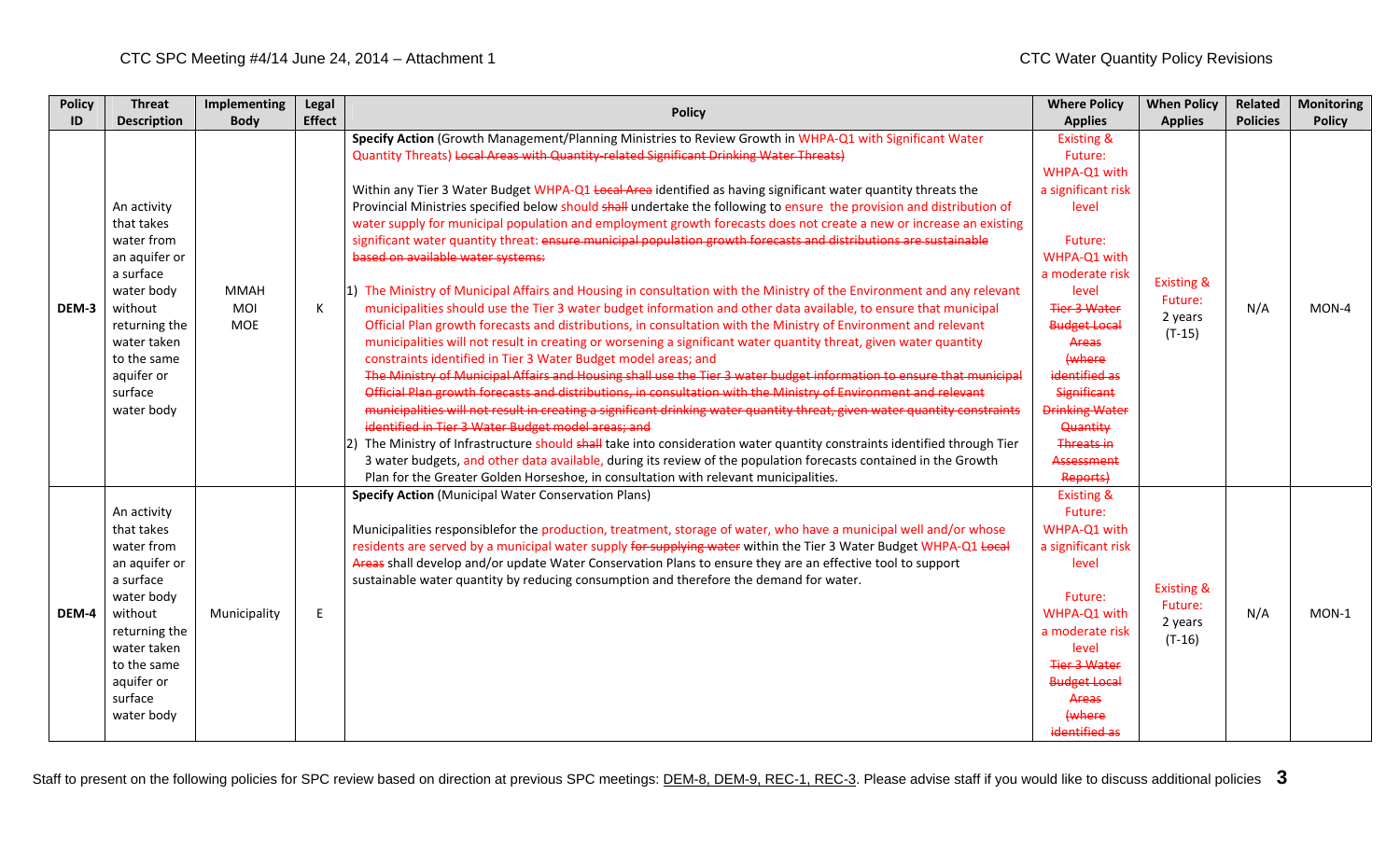|  | Significant           |  |  |
|--|-----------------------|--|--|
|  | <b>Drinking Water</b> |  |  |
|  | Quantity              |  |  |
|  | Threats in            |  |  |
|  | Assessment            |  |  |
|  | Reports)              |  |  |

| <b>Policy</b> | <b>Threat</b>                                                                                                                                                                     | Implementing | <b>Legal</b>  | <b>Policy</b>                                                                                                                                                                                                                                                                                                                                                                                                                                                                                                                                                                                                                                                                                                                                                                                                                                                                                                                                                                                                                                                                                        | <b>Where Policy</b>                                                                                                                                                                                                                                                                                                                  | <b>When Policy</b>                                      | Related         | <b>Monitoring</b> |
|---------------|-----------------------------------------------------------------------------------------------------------------------------------------------------------------------------------|--------------|---------------|------------------------------------------------------------------------------------------------------------------------------------------------------------------------------------------------------------------------------------------------------------------------------------------------------------------------------------------------------------------------------------------------------------------------------------------------------------------------------------------------------------------------------------------------------------------------------------------------------------------------------------------------------------------------------------------------------------------------------------------------------------------------------------------------------------------------------------------------------------------------------------------------------------------------------------------------------------------------------------------------------------------------------------------------------------------------------------------------------|--------------------------------------------------------------------------------------------------------------------------------------------------------------------------------------------------------------------------------------------------------------------------------------------------------------------------------------|---------------------------------------------------------|-----------------|-------------------|
| ID            | <b>Description</b>                                                                                                                                                                | <b>Body</b>  | <b>Effect</b> |                                                                                                                                                                                                                                                                                                                                                                                                                                                                                                                                                                                                                                                                                                                                                                                                                                                                                                                                                                                                                                                                                                      | <b>Applies</b>                                                                                                                                                                                                                                                                                                                       | <b>Applies</b>                                          | <b>Policies</b> | <b>Policy</b>     |
| DEM-5         | An activity<br>that takes<br>water from an<br>aquifer or a<br>surface water<br>body without<br>returning the<br>water taken<br>to the same<br>aquifer or<br>surface water<br>body | Municipality |               | <b>Education and Outreach</b><br>Municipalities responsible for production, treatment and storage of water and/or jurisdictional lands supplying water<br>within any Tier 3 Water Budget WHPA-Q1 Local Area identified as having significant water quantity threats shall<br>undertake the following education and outreach initiatives to help ensure water supplies are protected and increase the<br>effectiveness of water conservation efforts in their jurisdictions to reduce consumption and therefore demand:<br>Develop and implement education and outreach programs to ensure that property owners and businesses focussing<br>on: understand:<br>their role in protecting water supplies and conserving water;<br>a)<br>b) actions that can be taken to protect water supplies and use less water; and<br>financial incentive programs and projects that may be eligible for funding under future funding of the Ontario<br>Drinking Water Stewardship Program; or<br>Review any similar programs that may already exist and update them where necessary to ensure their effectiveness. | <b>Existing &amp;</b><br>Future:<br>WHPA-Q1<br>with a<br>significant<br>risk level<br>Future:<br>WHPA-Q1<br>with a<br>moderate<br>risk level<br>Tier 3 Water<br><b>Budget Local</b><br>Areas<br>(where<br>identified as<br><b>Significant</b><br><b>Drinking</b><br>Water<br>Quantity<br><b>Threats in</b><br>Assessment<br>Reports) | <b>Existing &amp;</b><br>Future:<br>2 years<br>$(T-16)$ | GEN-6           | $MON-1$           |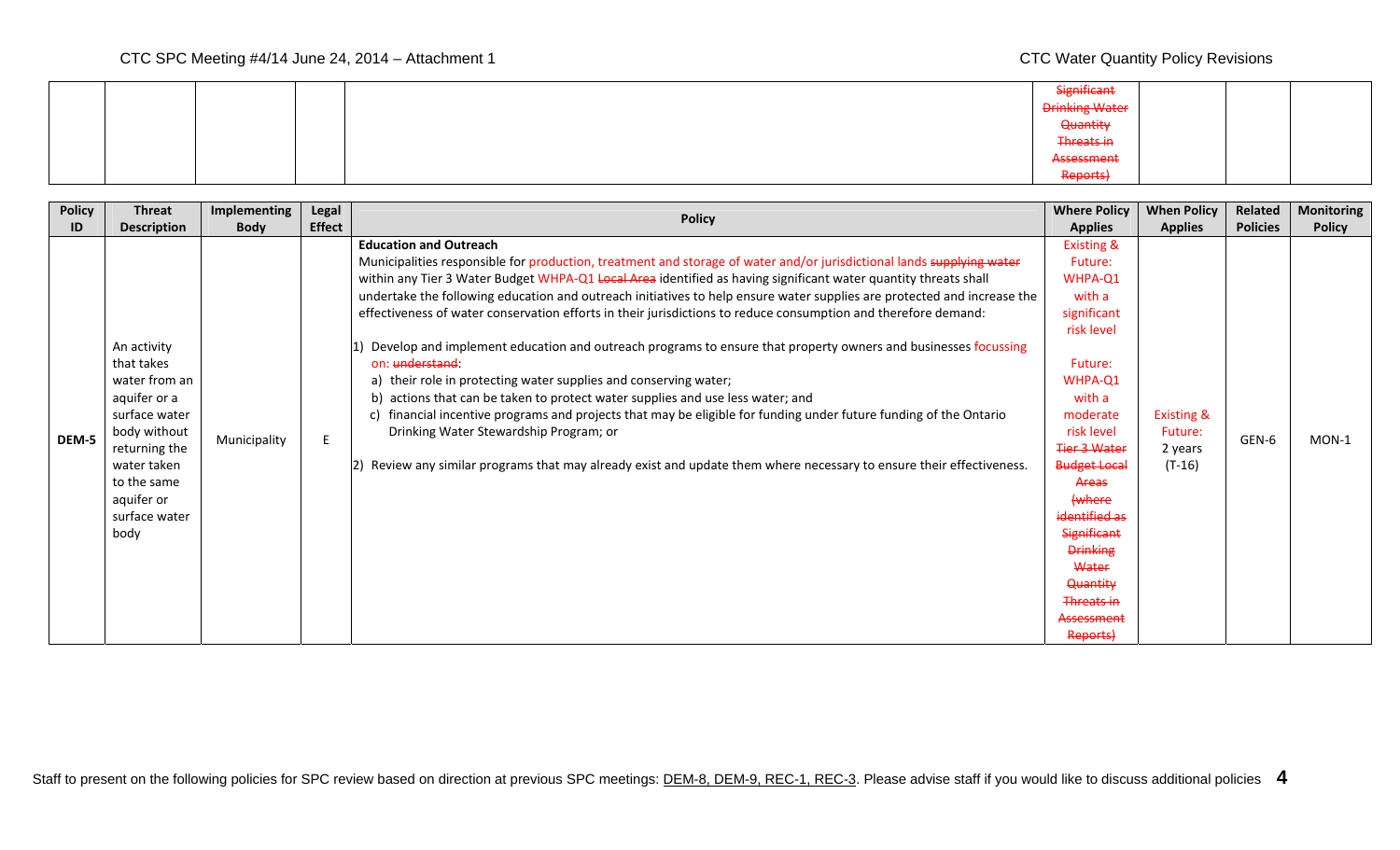| <b>Policy</b> | <b>Threat</b>                                                                                                                                                                     | Implementing | Legal         | <b>Policy</b>                                                                                                                                                                                                                                                                                                                                                                                                                                                                                                                                                                                                                                                                                                                                                                                                                                                                                                         | <b>Where Policy</b>                                                                                                                                                                                                                                        | <b>When Policy</b> | <b>Related</b>  | <b>Monitoring</b> |
|---------------|-----------------------------------------------------------------------------------------------------------------------------------------------------------------------------------|--------------|---------------|-----------------------------------------------------------------------------------------------------------------------------------------------------------------------------------------------------------------------------------------------------------------------------------------------------------------------------------------------------------------------------------------------------------------------------------------------------------------------------------------------------------------------------------------------------------------------------------------------------------------------------------------------------------------------------------------------------------------------------------------------------------------------------------------------------------------------------------------------------------------------------------------------------------------------|------------------------------------------------------------------------------------------------------------------------------------------------------------------------------------------------------------------------------------------------------------|--------------------|-----------------|-------------------|
| ID            | <b>Description</b>                                                                                                                                                                | <b>Body</b>  | <b>Effect</b> |                                                                                                                                                                                                                                                                                                                                                                                                                                                                                                                                                                                                                                                                                                                                                                                                                                                                                                                       | <b>Applies</b>                                                                                                                                                                                                                                             | <b>Applies</b>     | <b>Policies</b> | <b>Policy</b>     |
| DEM-6         | An activity<br>that takes<br>water from an<br>aquifer or a<br>surface water<br>body without<br>returning the<br>water taken<br>to the same<br>aquifer or<br>surface water<br>body | Municipality |               | <b>Specify Action (Joint Municipal Water Management)</b><br>The Dufferin County municipalities that share a water source within a Tier 3 Water Budget WHPA-Q1 Local Area<br>identified as having significant water quantity threats shall develop a Joint Municipal Water Supply Management<br>model, and implement within 3 years of approval of the Source Protection Plan. This management model shall<br>facilitate the planning and management of water supply sources to ensure sustainability of a long term water<br>supply in each municipality and ensure that water quality and quantity is maintained or improved such that<br>activities cease to be, or do not become, significant drinking water threats in the WHPA-Q1 Local Area A. The<br>municipalities shall report to MOE and MMAH, on the options and proposed management model within 1 year of<br>the approval of the Source Protection Plan. | WHPA-Q1<br>with a significant<br>risk level<br>(Orangeville,<br>Amaranth.<br><b>East Garafraxa and</b><br>Mono)<br>Local Area A las<br>identified in Tier 3<br>Water Budget for<br>Orangeville,<br>Amaranth and<br>Mono)                                   | See Policy         | DEM-7<br>A/A    | $MON-1$           |
| DEM-7         | An activity<br>that takes<br>water from an<br>aquifer or a<br>surface water<br>body without<br>returning the<br>water taken<br>to the same<br>aquifer or<br>surface water<br>body | <b>MOE</b>   |               | Specify Action (Province to Support Joint Municipal Water Management System or Authority)<br>The Ministry of the Environment, in collaboration with other affected provincial ministries and other agencies, as<br>required, should initiate meetings with the Dufferin County municipalities that share a water source within a Tier 3<br>WHPA-Q1 are wholly or partially within the Orangeville, Mono and Amaranth Tier 3 Local Area identified as having<br>Significant Water Quality and Quantity Threats within 1 year, to support the municipalities in developing mutually<br>beneficial solutions to address water quantity and quality constraints. And further, the MOE should provide<br>technical support to the municipalities.                                                                                                                                                                          | WHPA-Q1<br>with a significant<br>risk level<br>(Orangeville,<br>Amaranth,<br><b>East Garafraxa and</b><br>Mono)<br>Local Area<br>(as identified in<br>Assessment<br>Reports and Tier 3<br><b>Water Budget for</b><br>Orangeville,<br>Amaranth and<br>Mono) | See Policy         | DEM-6<br>A/A    | $MON-4$           |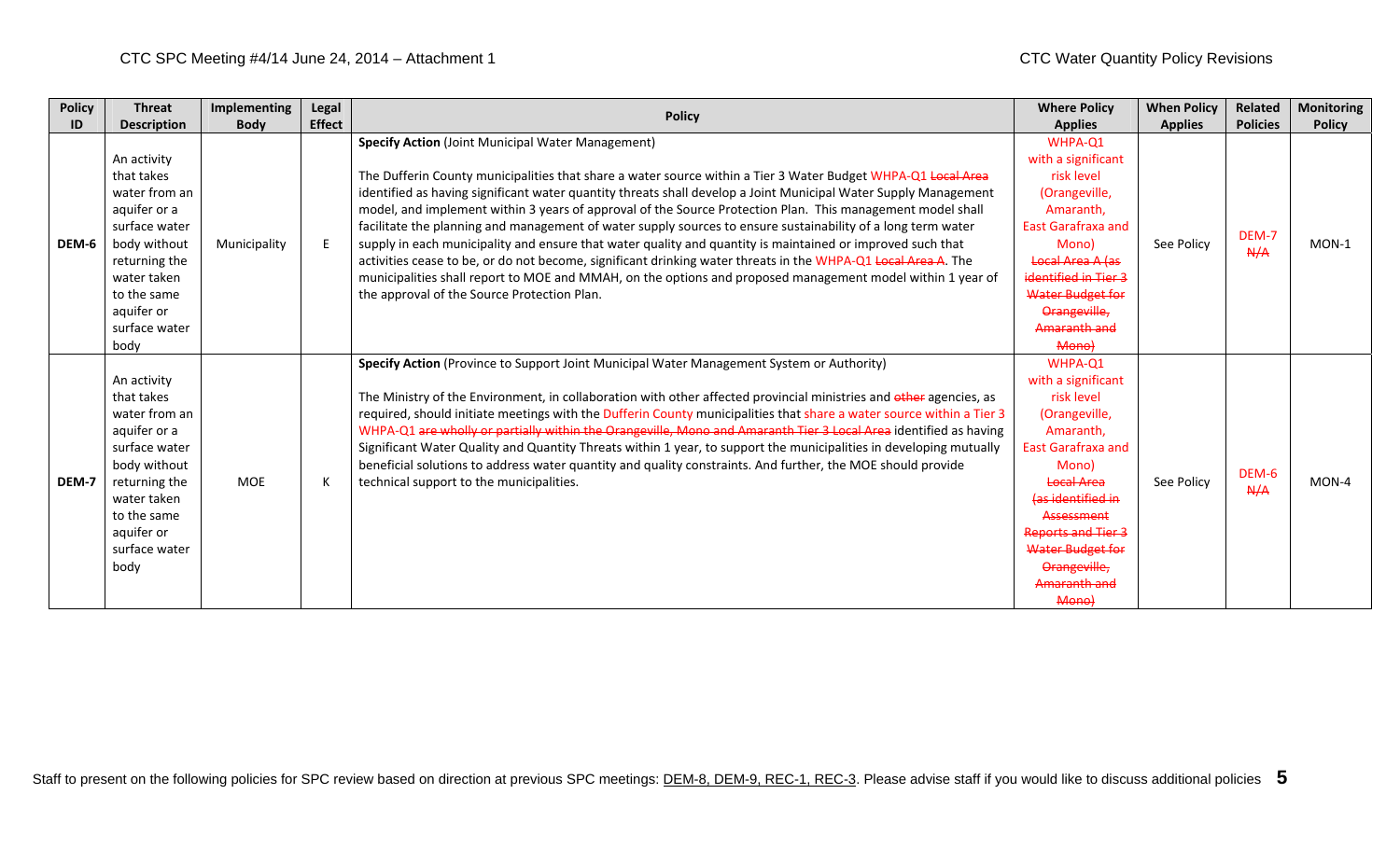| <b>Policy</b> | <b>Threat</b>                                                                                                                                                                        | Implementing | Legal         | <b>Policy</b>                                                                                                                                                                                                                                                                                                                                                                                                                                                                                                                                                                                                                                                                                                                                                                                                                                                                                                                                                                                                                                                                                                                                                                                                                                                                                                                                                                                                                                                                                                                                                                                                                                                                                                                                                                                                             | <b>Where Policy</b>                                                                                                                                                                                                                                                                                                                                | <b>When Policy</b>                                      | Related               | <b>Monitoring</b> |
|---------------|--------------------------------------------------------------------------------------------------------------------------------------------------------------------------------------|--------------|---------------|---------------------------------------------------------------------------------------------------------------------------------------------------------------------------------------------------------------------------------------------------------------------------------------------------------------------------------------------------------------------------------------------------------------------------------------------------------------------------------------------------------------------------------------------------------------------------------------------------------------------------------------------------------------------------------------------------------------------------------------------------------------------------------------------------------------------------------------------------------------------------------------------------------------------------------------------------------------------------------------------------------------------------------------------------------------------------------------------------------------------------------------------------------------------------------------------------------------------------------------------------------------------------------------------------------------------------------------------------------------------------------------------------------------------------------------------------------------------------------------------------------------------------------------------------------------------------------------------------------------------------------------------------------------------------------------------------------------------------------------------------------------------------------------------------------------------------|----------------------------------------------------------------------------------------------------------------------------------------------------------------------------------------------------------------------------------------------------------------------------------------------------------------------------------------------------|---------------------------------------------------------|-----------------------|-------------------|
| ID            | <b>Description</b>                                                                                                                                                                   | <b>Body</b>  | <b>Effect</b> |                                                                                                                                                                                                                                                                                                                                                                                                                                                                                                                                                                                                                                                                                                                                                                                                                                                                                                                                                                                                                                                                                                                                                                                                                                                                                                                                                                                                                                                                                                                                                                                                                                                                                                                                                                                                                           | <b>Applies</b>                                                                                                                                                                                                                                                                                                                                     | <b>Applies</b>                                          | <b>Policies</b>       | <b>Policy</b>     |
| DEM-8         | An activity<br>that takes<br>water from<br>an aquifer or<br>a surface<br>water body<br>without<br>returning the<br>water taken<br>to the same<br>aquifer or<br>surface<br>water body | <b>MOE</b>   | К             | Specify Action (MOE to Adopt and Fund Maintenance of the Tier 3 Water Budget Model)<br>The Ministry of Environment should adopt and fund a Tier 3 Water Budget Model for each WHPA-Q1 Local Area<br>identified as having existing or future significant water quantity threats and undertake the following to ensure it is<br>maintained as the primary model to review existing and future PTTWs, to allow municipalities and other Provincial<br>Ministries (i.e. Ministry of Municipal Affairs and Housing and Ministry of Infrastructure) to evaluate growth projections<br>and distributions, and to facilitate the review of planning applications by municipalities where necessary to ensure that<br>these activities cease to be or do not become significant drinking water threats:<br>Through the Permit To Take Water program, require municipal takers in WHPA-Q1 in Local Areas identified as having<br>significant water quantity threats to monitor water quantity and supply data on a regular basis to assist in the<br>upkeep of the model model to determine any increase or reduction in significant water quantity threats;<br>Use the model with the most up to date data as an analysis and decision making tool; and<br>Run the model using the most up to date data, to analyze its predictions for water quantity issues and make<br>necessary refinements to the model on an ongoing basis; and<br>3) When necessary contribute to funding for new continuous flow gauging stations in key surface water features and<br>enhance Conservation Authorities existing Hydrometric Network in the WHPA-Q1 Local Area to monitor long term<br>trends in surface water quantity, study impacts of urbanization and climate change on aquifer recharge, and<br>facilitate calibration of the model. | <b>Existing &amp;</b><br>Future:<br>WHPA-O1<br>with a<br>significant risk<br>level<br>Future:<br>WHPA-Q1<br>with a<br>moderate risk<br>level<br><b>Tier 3 Water</b><br><b>Budget Local</b><br>Areas<br>(where<br>identified as<br><b>Significant</b><br><b>Drinking</b><br>Water<br><b>Quantity</b><br><b>Threats in</b><br>Assessment<br>Reports) | <b>Existing &amp;</b><br>Future:<br>2 years<br>$(T-15)$ | DEM-1<br>DEM-3<br>A/A | $MON-4$           |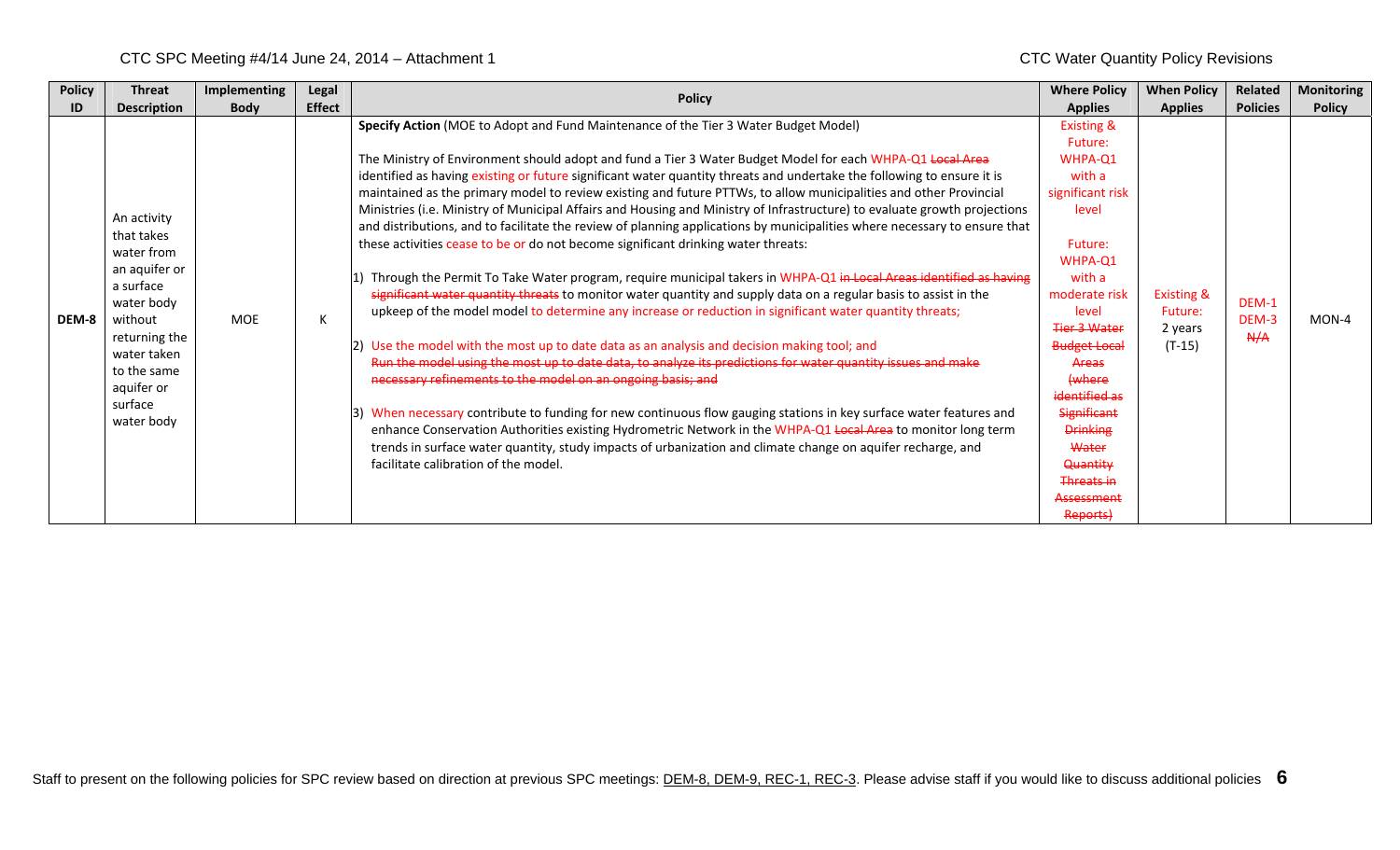| <b>Policy</b> | <b>Threat</b>                                                                                                                                                                     | Implementing | Legal         |                                                                                                                                                                                                                                                                                                                                                                                                                                                                | <b>Where Policy</b>                                                                                                                                                                                                                                                                                                         | <b>When Policy</b> | Related         | <b>Monitoring</b> |
|---------------|-----------------------------------------------------------------------------------------------------------------------------------------------------------------------------------|--------------|---------------|----------------------------------------------------------------------------------------------------------------------------------------------------------------------------------------------------------------------------------------------------------------------------------------------------------------------------------------------------------------------------------------------------------------------------------------------------------------|-----------------------------------------------------------------------------------------------------------------------------------------------------------------------------------------------------------------------------------------------------------------------------------------------------------------------------|--------------------|-----------------|-------------------|
| ID            | <b>Description</b>                                                                                                                                                                | <b>Body</b>  | <b>Effect</b> | <b>Policy</b>                                                                                                                                                                                                                                                                                                                                                                                                                                                  | <b>Applies</b>                                                                                                                                                                                                                                                                                                              | <b>Applies</b>     | <b>Policies</b> | <b>Policy</b>     |
| DEM-9         | An activity that<br>takes water<br>from an<br>aquifer or a<br>surface water<br>body without<br>returning the<br>water taken to<br>the same<br>aquifer or<br>surface water<br>body | Municipality | E             | <b>Specify Action (Identifying Additional Water Supplies)</b><br>Municipalities within a Tier 3 Water Budget Local Area identified as having significant water quantity threats are<br>encouraged to identify additional water sources outside of the Local Area to reduce demand from well systems<br>which have been identified with significant water quantity stress and to report to the Source Protection Authority<br>within 3 years on their progress. | <b>Existing &amp;</b><br>Future:<br>WHPA-Q1 with<br>a significant risk<br>level<br>Future:<br>WHPA-Q1 with<br>a moderate risk<br>level<br><b>Tier 3 Water</b><br><b>Budget Local</b><br>Areas<br>(where<br>identified as<br>Significant<br><b>Drinking Water</b><br><b>Quantity</b><br>Threats in<br>Assessment<br>Reports) | See Policy         | N/A             | $MON-1$           |

| <b>Policy</b> | <b>Threat</b>                                                                                                                                                               | Implementing | Legal         |                                                                                                                                                                                                                                   | <b>Where Policy</b>                         | <b>When Policy</b>                             | Related         | <b>Monitoring</b> |
|---------------|-----------------------------------------------------------------------------------------------------------------------------------------------------------------------------|--------------|---------------|-----------------------------------------------------------------------------------------------------------------------------------------------------------------------------------------------------------------------------------|---------------------------------------------|------------------------------------------------|-----------------|-------------------|
| ID            | <b>Description</b>                                                                                                                                                          | <b>Body</b>  | <b>Effect</b> | <b>Policy</b>                                                                                                                                                                                                                     | <b>Applies</b>                              | <b>Applies</b>                                 | <b>Policies</b> | <b>Policy</b>     |
| <b>DEM-10</b> | An activity that<br>takes water from<br>an aquifer or a<br>surface water<br>body without<br>returning the<br>water taken to<br>the same aquifer<br>or surface water<br>body | Municipality |               | <b>Specify Action</b><br>York Region shall develop and implement a drought management plan using the Tier 3 water quantity risk<br>assessment findings and modeling tool to prevent consumptive demand from becoming significant. | WHPA-Q1<br>with a<br>moderate risk<br>level | Future:<br>Immediately<br>Existing:<br>3 years | N/A             | $MON-1$           |

Staff to present on the following policies for SPC review based on direction at previous SPC meetings: DEM-8, DEM-9, REC-1, REC-3. Please advise staff if you would like to discuss additional policies **7**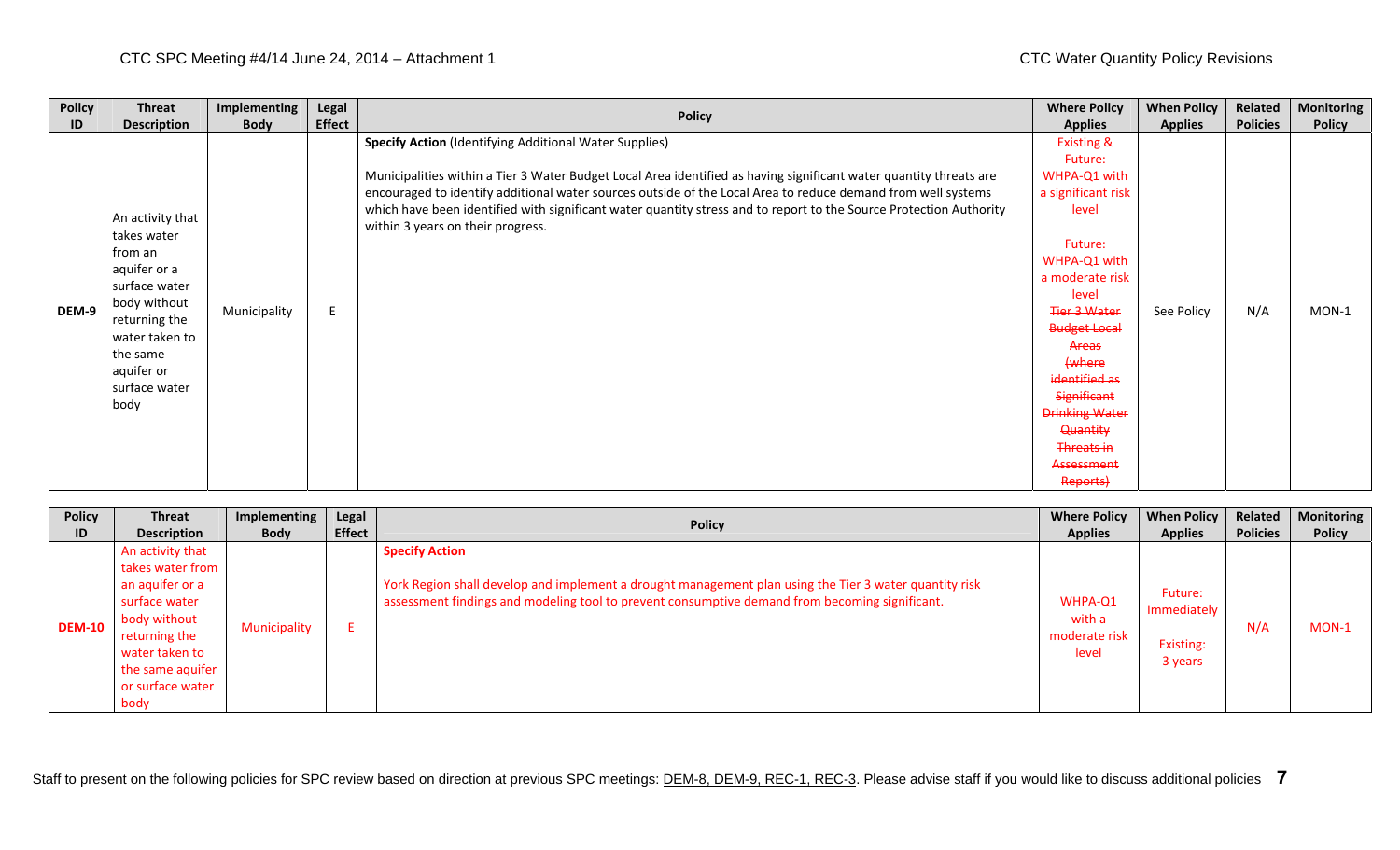|              |                                                          |                                   |   | <b>Original Oct 2012 Version:</b>                                                                                                                                                                                                                                                                                                                                                                                                                                                                                                                                                                                                                                                                                                                                                                                                                                                                                                                                                                                                                                                                                                                                                                                                                                                                                                                                                                                                                                                                                                                                                                                                                                                                                                                                                                                                                                                                                                                                                                                                                                                                                                                                                                                                                                                                                                                                                                                                                            |                                                                                                                                                                                                                                                                                                                             |                                                                                                         |     |       |
|--------------|----------------------------------------------------------|-----------------------------------|---|--------------------------------------------------------------------------------------------------------------------------------------------------------------------------------------------------------------------------------------------------------------------------------------------------------------------------------------------------------------------------------------------------------------------------------------------------------------------------------------------------------------------------------------------------------------------------------------------------------------------------------------------------------------------------------------------------------------------------------------------------------------------------------------------------------------------------------------------------------------------------------------------------------------------------------------------------------------------------------------------------------------------------------------------------------------------------------------------------------------------------------------------------------------------------------------------------------------------------------------------------------------------------------------------------------------------------------------------------------------------------------------------------------------------------------------------------------------------------------------------------------------------------------------------------------------------------------------------------------------------------------------------------------------------------------------------------------------------------------------------------------------------------------------------------------------------------------------------------------------------------------------------------------------------------------------------------------------------------------------------------------------------------------------------------------------------------------------------------------------------------------------------------------------------------------------------------------------------------------------------------------------------------------------------------------------------------------------------------------------------------------------------------------------------------------------------------------------|-----------------------------------------------------------------------------------------------------------------------------------------------------------------------------------------------------------------------------------------------------------------------------------------------------------------------------|---------------------------------------------------------------------------------------------------------|-----|-------|
|              |                                                          |                                   |   | Land Use Planning (Planning Policies for Protecting Groundwater Recharge)<br>For applications under the Planning Act within the Tier 3 Water Budget WHPA-Q2 Local Areas identified as having                                                                                                                                                                                                                                                                                                                                                                                                                                                                                                                                                                                                                                                                                                                                                                                                                                                                                                                                                                                                                                                                                                                                                                                                                                                                                                                                                                                                                                                                                                                                                                                                                                                                                                                                                                                                                                                                                                                                                                                                                                                                                                                                                                                                                                                                 |                                                                                                                                                                                                                                                                                                                             |                                                                                                         |     |       |
|              |                                                          |                                   |   | significant water quantity threats the relevant Planning Approval Authority shall ensure recharge reduction ceases to<br>be, or does not become, a significant drinking water threat by:                                                                                                                                                                                                                                                                                                                                                                                                                                                                                                                                                                                                                                                                                                                                                                                                                                                                                                                                                                                                                                                                                                                                                                                                                                                                                                                                                                                                                                                                                                                                                                                                                                                                                                                                                                                                                                                                                                                                                                                                                                                                                                                                                                                                                                                                     |                                                                                                                                                                                                                                                                                                                             |                                                                                                         |     |       |
| <b>REC-1</b> | An activity<br>that reduces<br>recharge to<br>an aquifer | Planning<br>Approval<br>Authority | A | 1) Only permitting new development and site alteration that has the potential to reduce recharge to an aquifer under<br>the following conditions:<br>a) the development or site alteration is minor in nature per the following:<br>i) if development and/or site alteration occurs on lands outside of the Settlement Area, that the activity will<br>increase lot imperviousness to no greater than total of 10%; or<br>ii) if development and/or site alteration occurs on lands within Settlement Area by requiring implementation of<br>Best Management Practices such as Low Impact Development (LID) to maintain pre development recharge and<br>surface water flow regime.<br>b) In the case of development/site alteration that is not minor, it can be demonstrated through submission of a<br>satisfactory hydrogeological study that recharge functions and surface water flow regimes will be maintained and<br>current PTTW allocations can be sustained, and the ecological and hydrological integrity of key hydrologic<br>features, functions and aquatic systems will be maintained. The assessment of Hydrogeological impacts should<br>consider the use of the Tier 3 Water budget Model where appropriate.<br>2) Requiring the use of low impact development guidelines and techniques for managing urban storm water in support<br>of new development and site alteration to ensure that the following criteria are met:<br>a) impervious surfaces are minimized;<br>b) water balance on the site is managed such that pre-development rates of infiltration of clean water are<br>maintained in the post-development state to the extent feasible;<br>c) lot conveyance and/or end of pipe storm water management measures are used that emphasize lot level<br>infiltration of clean water wherever appropriate;<br>d) where water balance cannot be achieved on the development site, off-site compensation opportunities are<br>explored and implemented where feasible; and<br>e) where sodium and chloride have been identified as "issues", no further degradation of water quality by salt run-off<br>infiltration shall occur.<br>3) Only approving settlement area expansions as part of a municipal comprehensive review where it has been<br>demonstrated that recharge functions and surface water flow regimes will be maintained on lands designated<br>significant groundwater recharge areas within Local Area A; and | <b>Existing and</b><br>Future:<br>WHPA-Q2<br>with a<br>significant<br>risk level<br>Future:<br>WHPA-Q2<br>with a<br>moderate risk<br>level<br>Tier 3 Water<br><b>Budget Local</b><br>Areas<br>(where<br>identified as<br>Significant<br><b>Drinking</b><br>Water<br>Quantity<br>Threats in<br><b>Assessment</b><br>Reports) | Future:<br>Immediately<br>$(T-9)$<br>Amend OPs<br>and ZBLs for<br>conformity<br>within 5<br>years (T-8) | N/A | MON-1 |
|              |                                                          |                                   |   | 4) Amending municipal planning documents to require the protection of lands demonstrated to have significant<br>recharge functions, including recharge from surface water features such as streams or wetlands.                                                                                                                                                                                                                                                                                                                                                                                                                                                                                                                                                                                                                                                                                                                                                                                                                                                                                                                                                                                                                                                                                                                                                                                                                                                                                                                                                                                                                                                                                                                                                                                                                                                                                                                                                                                                                                                                                                                                                                                                                                                                                                                                                                                                                                              |                                                                                                                                                                                                                                                                                                                             |                                                                                                         |     |       |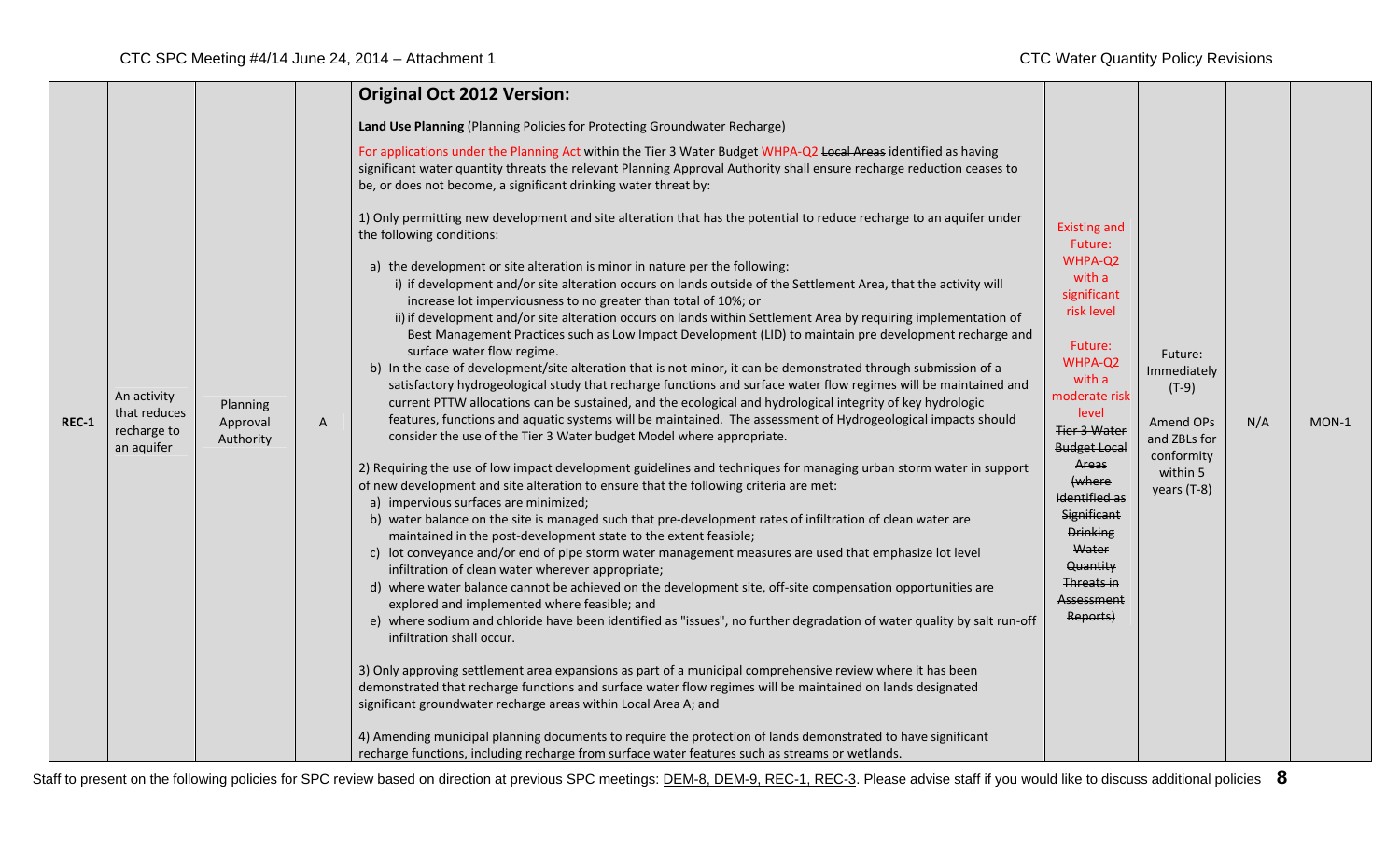| <b>Policy</b><br>ID | <b>Threat</b><br><b>Description</b>        | Implementing<br><b>Body</b>       | Legal<br><b>Effect</b> | <b>Policy</b>                                                                                                                                                                                                                                                                                                                                                                                                       | <b>Where Policy</b><br><b>Applies</b>                                                                              | <b>When Policy</b><br><b>Applies</b>                | Related<br><b>Policies</b> | <b>Monitoring</b><br><b>Policy</b> |
|---------------------|--------------------------------------------|-----------------------------------|------------------------|---------------------------------------------------------------------------------------------------------------------------------------------------------------------------------------------------------------------------------------------------------------------------------------------------------------------------------------------------------------------------------------------------------------------|--------------------------------------------------------------------------------------------------------------------|-----------------------------------------------------|----------------------------|------------------------------------|
|                     |                                            |                                   |                        | Option 1:                                                                                                                                                                                                                                                                                                                                                                                                           |                                                                                                                    |                                                     |                            |                                    |
|                     |                                            |                                   |                        | Land Use Planning (Planning Policies for Protecting Groundwater Recharge)                                                                                                                                                                                                                                                                                                                                           | Existing and<br>Future:<br>WHPA-Q2<br>with a<br>significant<br>risk level<br>Future:<br>WHPA-Q2<br>with a<br>level |                                                     |                            |                                    |
|                     |                                            |                                   |                        | For applications under the Planning Act within the Tier 3 Water Budget WHPA-Q2 identified as having significant water<br>quantity threats the relevant Planning Approval Authority shall ensure recharge reduction ceases to be, or does not<br>become, a significant water quantity threat by:                                                                                                                     |                                                                                                                    |                                                     |                            |                                    |
|                     |                                            |                                   |                        | 1) Requiring, for new development that is not major, implementation of Best Management Practices such as Low<br>Impact Development with the goal to maintain predevelopment recharge.                                                                                                                                                                                                                               |                                                                                                                    |                                                     |                            |                                    |
|                     |                                            |                                   |                        | Major Development is the construction of a building or buildings on a lot with a ground floor area; and any other<br>impervious surfaces (e.g. road and/or parking area) cumulatively equal to or greater than 500 square metres (5382<br>square feet); excluding existing single family dwellings, on-site sewage systems, barns and non-commercial<br>structures that are accessory to an agricultural operation. |                                                                                                                    | Future:<br>Immediately<br>$(T-9)$                   |                            |                                    |
| <b>REC-1</b>        | An activity<br>that reduces<br>recharge to | Planning<br>Approval<br>Authority | A                      | 2) Requiring, for major development, the applicant shall provide an assessment of the impacts of the development<br>on recharge to the satisfaction of the Planning Approval Authority which addresses each of the following<br>requirements;                                                                                                                                                                       |                                                                                                                    | Amend OPs<br>and ZBLs for<br>conformity<br>within 5 | N/A                        | $MON-1$                            |
|                     | an aquifer                                 |                                   |                        | a) Maintain predevelopment recharge to the greatest extent through Best Management Practices such as LID,<br>minimizing impervious surfaces, lot level infiltration.                                                                                                                                                                                                                                                |                                                                                                                    | years and<br><b>ZBLs within</b>                     |                            |                                    |
|                     |                                            |                                   |                        | b) Where necessary, implementation and maximization of off-site recharge enhancement (within the same WHPA-<br>Q2) to compensate for any predicted loss of recharge from the development.                                                                                                                                                                                                                           | moderate risk                                                                                                      | 3 years of<br>OP approval<br>(T-8)                  |                            |                                    |
|                     |                                            |                                   |                        | 3) Only approving settlement area expansions as part of a municipal comprehensive review where it has been<br>demonstrated that recharge functions will be maintained on lands designated significant groundwater recharge<br>areas within WHPA-Q2; and                                                                                                                                                             |                                                                                                                    |                                                     |                            |                                    |
|                     |                                            |                                   |                        | 4) Amending municipal planning documents to require maps showing the Significant Groundwater Recharge Areas<br>within WHPA-Q2.                                                                                                                                                                                                                                                                                      |                                                                                                                    |                                                     |                            |                                    |
|                     |                                            |                                   |                        | 5) For new development within any part of a Tier 3 Water Budget WHPA-Q2 identified as having significant water<br>quantity threats which also includes an Issue Contributing Area for Sodium, Chloride or Nitrate require the<br>submission of a report that demonstrates how recharge will be maintained and water quality will be protected.                                                                      |                                                                                                                    |                                                     |                            |                                    |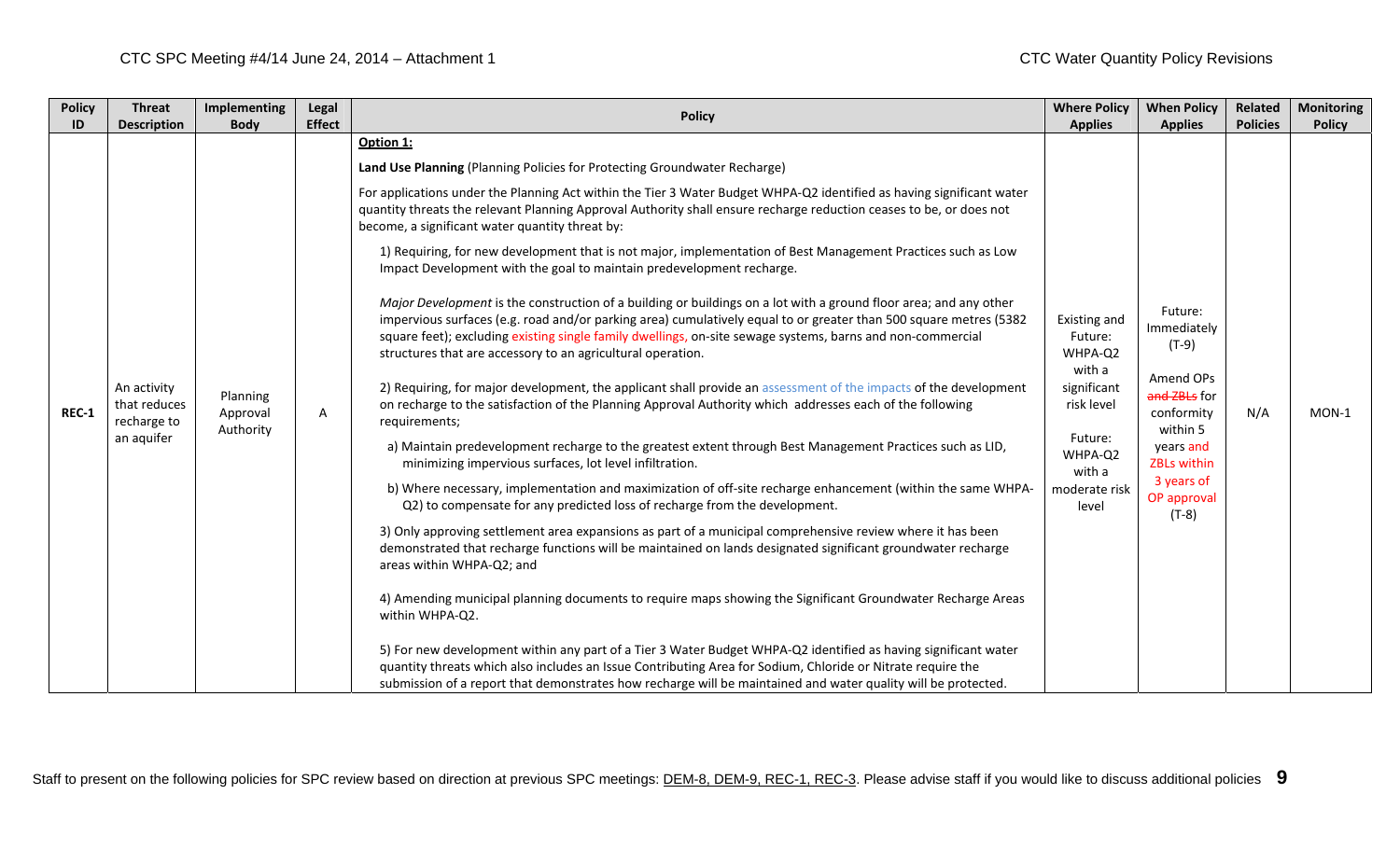|         |                                                          |                                                                                                                                                                                                                                                                                                                      | Option 2:                                                                                                                                                                                                                                                                                                                                                                                                                |                                        |                                                                         |         |  |
|---------|----------------------------------------------------------|----------------------------------------------------------------------------------------------------------------------------------------------------------------------------------------------------------------------------------------------------------------------------------------------------------------------|--------------------------------------------------------------------------------------------------------------------------------------------------------------------------------------------------------------------------------------------------------------------------------------------------------------------------------------------------------------------------------------------------------------------------|----------------------------------------|-------------------------------------------------------------------------|---------|--|
|         |                                                          |                                                                                                                                                                                                                                                                                                                      | Land Use Planning (Planning Policies for Protecting Groundwater Recharge)                                                                                                                                                                                                                                                                                                                                                |                                        |                                                                         |         |  |
|         |                                                          |                                                                                                                                                                                                                                                                                                                      | For applications under the Planning Act within the Tier 3 Water Budget WHPA-Q2 identified as having significant water<br>quantity threats the relevant Planning Approval Authority shall ensure recharge reduction ceases to be, or does not<br>become, a significant water quantity threat by:                                                                                                                          |                                        |                                                                         |         |  |
|         |                                                          |                                                                                                                                                                                                                                                                                                                      | 1) Requiring, for new development that is minor, implementation of Best Management Practices such as Low<br>Impact Development with the goal to maintain predevelopment recharge.                                                                                                                                                                                                                                        |                                        |                                                                         |         |  |
|         |                                                          |                                                                                                                                                                                                                                                                                                                      | 2) Requiring, for major development, the applicant shall provide a water balance assessment for the proposed<br>development on recharge to the satisfaction of the Planning Approval Authority which addresses each of the<br>following requirements;                                                                                                                                                                    |                                        |                                                                         |         |  |
|         |                                                          |                                                                                                                                                                                                                                                                                                                      | a) Maintain predevelopment recharge to the greatest extent through Best Management Practices such as LID,<br>minimizing impervious surfaces, lot level infiltration.                                                                                                                                                                                                                                                     | Existing &<br>Future:                  | Future:<br>Immediately                                                  |         |  |
| $REC-1$ |                                                          |                                                                                                                                                                                                                                                                                                                      | b) Where necessary, implementation and maximization of off-site recharge enhancement (within the same WHPA-<br>Q2) to compensate for any predicted loss of recharge from the development.                                                                                                                                                                                                                                | WHPA-Q2<br>with a                      | $(T-9)$<br>Amend OPs                                                    |         |  |
|         | An activity<br>that reduces<br>recharge to<br>an aquifer | 3) Only approving settlement area expansions as part of a municipal comprehensive review where it has been<br>Planning<br>demonstrated that recharge functions will be maintained on lands designated significant groundwater recharge<br>Approval<br>A<br>areas within WHPA-Q2; and<br>Authority<br>within WHPA-Q2. | significant<br>risk level<br>Future:                                                                                                                                                                                                                                                                                                                                                                                     | and ZBLs for<br>conformity<br>within 5 | N/A                                                                     | $MON-1$ |  |
|         |                                                          |                                                                                                                                                                                                                                                                                                                      | 4) Amending municipal planning documents to require maps showing the Significant Groundwater Recharge Areas                                                                                                                                                                                                                                                                                                              | WHPA-Q2<br>with a<br>moderate risk     | years and<br><b>ZBLs within</b><br>3 years of<br>OP approval<br>$(T-8)$ |         |  |
|         |                                                          |                                                                                                                                                                                                                                                                                                                      | 5) For new development within any part of a Tier 3 Water Budget WHPA-Q2 identified as having significant water<br>quantity threats which also includes an Issue Contributing Area for Sodium, Chloride or Nitrate require the<br>submission of a report that demonstrates how recharge will be maintained and water quality will be protected.                                                                           | level                                  |                                                                         |         |  |
|         |                                                          |                                                                                                                                                                                                                                                                                                                      | Minor Development is the construction of a building or buildings on a lot with a ground floor area; and any other<br>impervious surfaces (e.g. road and/or parking area) cumulatively less than 500 square metres (5382 square feet);<br>excluding existing single family dwellings, on-site sewage systems, barns and non-commercial structures that are<br>accessory to an agricultural operation.                     |                                        |                                                                         |         |  |
|         |                                                          |                                                                                                                                                                                                                                                                                                                      | Major Development is the construction of a building or buildings on a lot with a ground floor area; and any other<br>impervious surfaces (e.g. road and/or parking area) cumulatively equal to or greater than 500 square metres (5382<br>square feet); excluding on-site sewage systems, existing low density residential lots, barns and non-commercial<br>structures that are accessory to an agricultural operation. |                                        |                                                                         |         |  |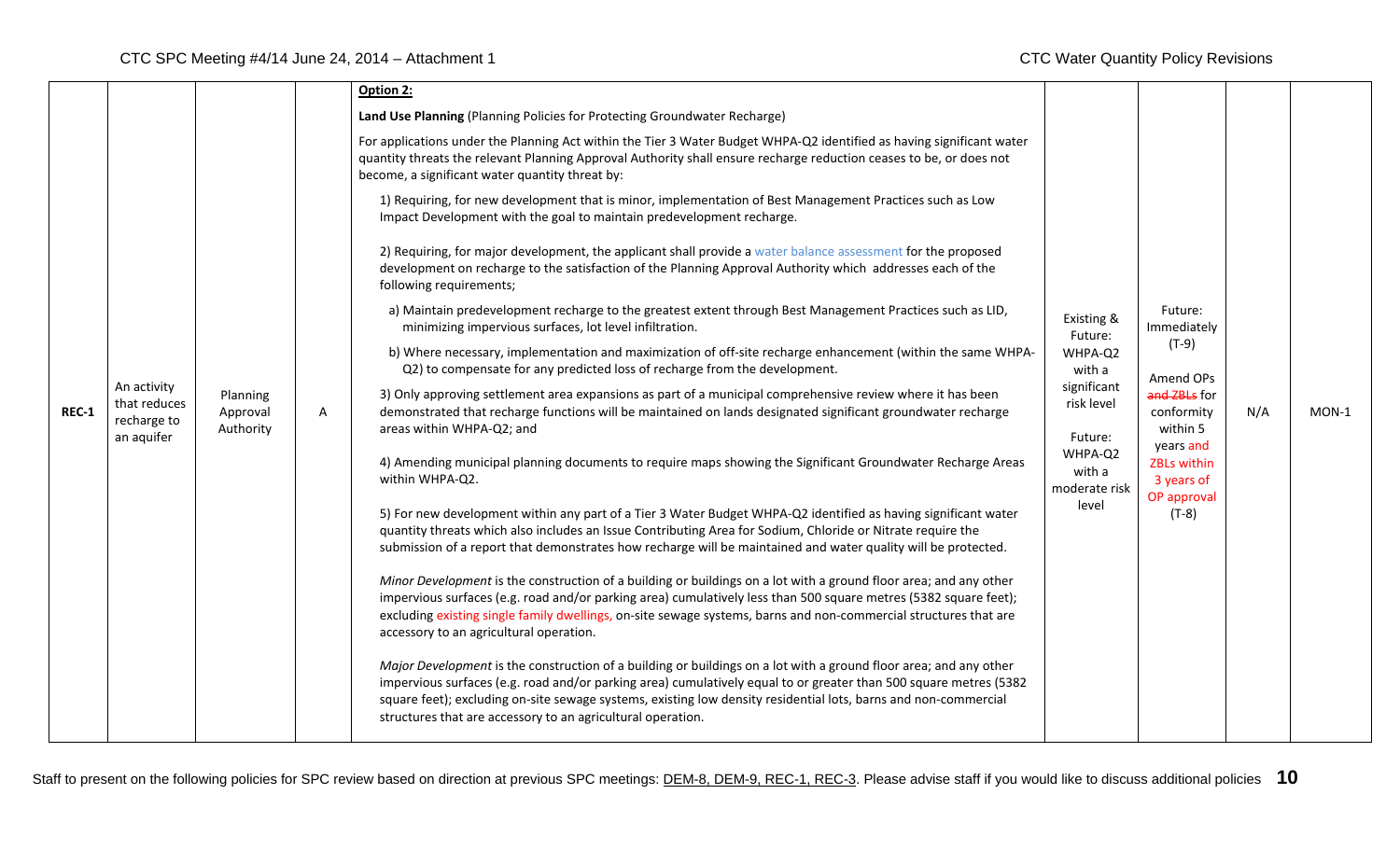|              |                                                          |                                   |   | Option 3:                                                                                                                                                                                                                                                                                                                                                                                                |                                                                                                                                     |                                                                                                                                                              |     |         |
|--------------|----------------------------------------------------------|-----------------------------------|---|----------------------------------------------------------------------------------------------------------------------------------------------------------------------------------------------------------------------------------------------------------------------------------------------------------------------------------------------------------------------------------------------------------|-------------------------------------------------------------------------------------------------------------------------------------|--------------------------------------------------------------------------------------------------------------------------------------------------------------|-----|---------|
|              |                                                          |                                   |   | Land Use Planning (Planning Policies for Protecting Groundwater Recharge)                                                                                                                                                                                                                                                                                                                                |                                                                                                                                     |                                                                                                                                                              |     |         |
| <b>REC-1</b> | An activity<br>that reduces<br>recharge to<br>an aquifer |                                   |   | For applications under the Planning Act within the Tier 3 Water Budget WHPA-Q2 identified as having significant water<br>quantity threats the relevant Planning Approval Authority shall ensure recharge reduction ceases to be, or does not<br>become, a significant water quantity threat by:                                                                                                          | Existing and<br>Future:<br>WHPA-Q2<br>with a<br>significant<br>risk level<br>Future:<br>WHPA-Q2<br>with a<br>moderate risk<br>level | Future:<br>Immediately<br>$(T-9)$<br>Amend OPs<br>and ZBLs for<br>conformity<br>within 5<br>years and<br>ZBLs within<br>3 years of<br>OP approval<br>$(T-8)$ | N/A | $MON-1$ |
|              |                                                          |                                   |   | 1) Requiring new development for Low Density Residential (excluding subdivisions) and Agricultural lands to<br>implement Best Management Practices such as Low Impact Development with the goal to maintain predevelopment<br>recharge.                                                                                                                                                                  |                                                                                                                                     |                                                                                                                                                              |     |         |
|              |                                                          |                                   |   | 2) Requiring that all site plan (excluding single family dwelling), subdivision, and condo applications for new<br>residential, commercial, industrial and institutional uses provide a water balance assessment for the proposed<br>development to the satisfaction of the Planning Approval Authority which addresses each of the following<br>requirements;                                           |                                                                                                                                     |                                                                                                                                                              |     |         |
|              |                                                          | Planning<br>Approval<br>Authority | Α | a) Maintain predevelopment recharge to the greatest extent through Best Management Practices such as LID,<br>minimizing impervious surfaces, lot level infiltration.                                                                                                                                                                                                                                     |                                                                                                                                     |                                                                                                                                                              |     |         |
|              |                                                          |                                   |   | b) Where necessary, implementation and maximization of off-site recharge enhancement (within the same WHPA-<br>Q2) to compensate for any predicted loss of recharge from the development.                                                                                                                                                                                                                |                                                                                                                                     |                                                                                                                                                              |     |         |
|              |                                                          |                                   |   | 3) Only approving settlement area expansions as part of a municipal comprehensive review where it has been<br>demonstrated that recharge functions will be maintained on lands designated significant groundwater recharge areas<br>within WHPA-Q2; and                                                                                                                                                  |                                                                                                                                     |                                                                                                                                                              |     |         |
|              |                                                          |                                   |   | 4) Amending municipal planning documents to require maps showing the Significant Groundwater Recharge Areas<br>within WHPA-Q2.                                                                                                                                                                                                                                                                           |                                                                                                                                     |                                                                                                                                                              |     |         |
|              |                                                          |                                   |   | 5) For new development within any part of a Tier 3 Water Budget WHPA-Q2 identified as having significant water<br>quantity threats which also includes an Issue Contributing Area for Sodium, Chloride or Nitrate require the<br>submission of a report that demonstrates to the satisfaction of the planning approval authority how recharge will be<br>maintained and water quality will be protected. |                                                                                                                                     |                                                                                                                                                              |     |         |